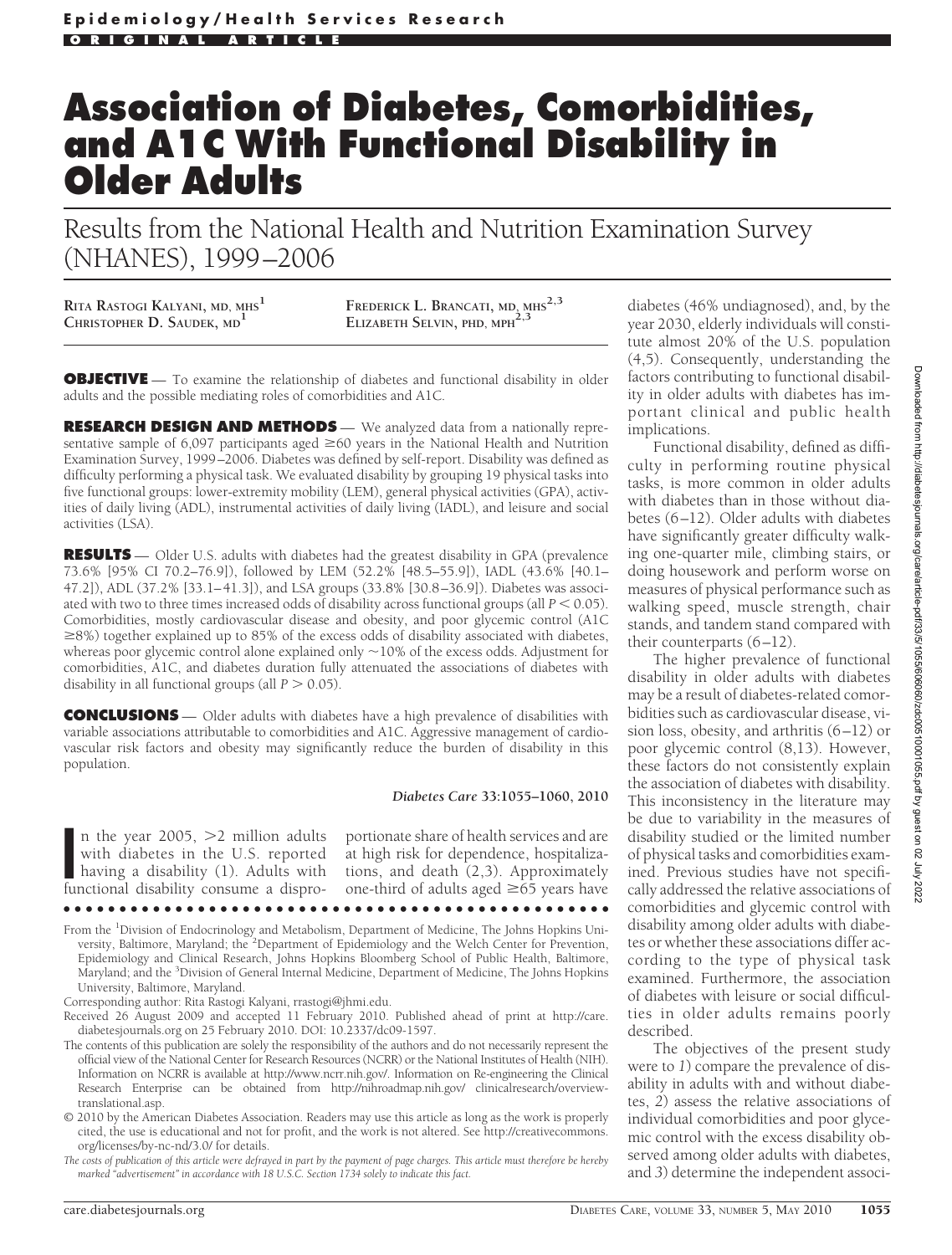ation of diabetes and disability across a wide range of physical tasks, after accounting for comorbidities and A1C, in a nationally representative sample of older adults.

# **RESEARCH DESIGN AND**

**METHODS** — The National Health and Nutrition Examination Survey (NHANES) is a large, cross-sectional survey conducted by the National Center for Health Statistics (NCHS) designed to provide nationally representative estimates of health and disease in the U.S. civilian noninstitutionalized population. Details regarding data collection in NHANES are available elsewhere (http://www.cdc.gov/ nchs/nhanes.htm).

The present study was based on NHANES data collected from 1999 to 2006. In total, there were 39,352 participants in NHANES, 1999–2006. There were 6,472 adults aged  $\geq 60$  who completed both a questionnaire and a physical examination. We excluded participants who were missing information on diabetes status  $(n = 5)$ , education  $(n = 26)$ , BMI ( $n = 338$ ), or smoking history ( $n =$ 6). Thus, our study sample consisted of 6,097 adults aged  $\geq 60$  years.

### Assessment of diabetes

Diabetes was defined by either self-report of a physician diagnosis or insulin use. Only adults who self-reported a history of diabetes were also asked about noninsulin glucose-lowering medication use. Duration of diabetes was assessed by questionnaire.

## Assessment of disability

The interviewer posed questions about physical functioning and asked all participants  $\geq$  20 years old about difficulties doing certain physical tasks because of any long-term physical, mental, and emotional problems or illness and without the use of any special equipment. A total of 19 physical tasks were assessed and derived from well-validated questionnaires (14– 17). Participants were given the option of answering "no difficulty," "some difficulty," "much difficulty," or "unable to do." The 19 physical tasks were categorized into five functional groups according to published definitions (18). The groups included lower-extremity mobility (LEM) (walking one-quarter mile and walking up 10 steps); general physical activity (GPA) (stooping/crouching/ kneeling, standing for 2 h, sitting for 2 h, standing up from an armless chair, reach-

ing overhead, grasping/holding small objects, and lifting or carrying 10 lb); activities of daily living (ADL) (eating, dressing, getting out of bed, and walking between rooms on the same floor); instrumental activities of daily living (IADL) (managing money, doing household chores, and preparing meals); and leisure and social activities (LSA) (going to movies/shopping/events, doing leisure activities at home, and participating in social activities).

The primary outcome was functional disability, defined as any difficulty in a physical task, consistent with prior studies (6,10–12). We also assessed difficulties with fall, dizziness, or balance (1999– 2004 only); the need for special assistance with walking or special equipment such as a cane, wheelchair, special bed, or special telephone; and the presence of a disability that prevented the participant from working.

## Assessment of demographics and comorbidities

Information on age, sex, race/ethnicity, and smoking was ascertained from the questionnaire portion of the survey. History of arthritis, coronary heart disease (CHD) (including history of angina or heart attack), stroke, congestive heart failure (CHF), chronic obstructive pulmonary disease (COPD) (including emphysema or chronic bronchitis), and cancer (excluding nonmelanoma skin cancer) was also self-reported. We defined visual impairment as self-reported trouble seeing despite wearing glasses or contact lenses. Participants self-reported whether they were limited in any way because they have "difficulty remembering" or "experience periods of confusion." Only participants from 1999 to 2004 were asked about self-reported history of *1*) hearing difficulties, *2*) leg or foot ulcer that took  $>4$  weeks to heal, and 3) hip fracture.

Height, weight, waist circumference, and blood pressure were measured. Obesity was defined as BMI  $\geq$ 30 kg/m<sup>2</sup>. Hypertension was defined as an average blood pressure of  $\geq$ 140 mmHg (systolic) or  $\geq$ 90 mmHg (diastolic), antihypertensive medication use, or self-reported physician diagnosis. Hypercholesterolemia was defined as total cholesterol 240 mg/ dl, use of cholesterol-lowering medications, or self-reported physician diagnosis. Chronic kidney disease (CKD) was defined as estimated glomerular filtration rate  $<$  60 ml/min per 1.73 m<sup>2</sup>. We

defined peripheral arterial disease (PAD) as an ankle-brachial index  $<$  0.90 in either leg and peripheral neuropathy as  $\geq 1$ insensate areas in either foot as assessed by monofilament testing (1999–2004 only). Amputations were documented after physical examination.

## Measurement of A1C

A1C measurements were performed by the Diabetes Diagnostic Laboratory at the University of Missouri–Columbia using a CLC330/CLC 385 analyzer (Primus, Kansas City, MO) for 1999–2004 and by the Diabetes Laboratory at the University of Minnesota using an A1C 2.2 Plus Glycohemoglobin Analyzer (Tosoh Medics, San Francisco, CA) for 2005–2006. Both assays are Diabetes Control and Complications Trial-aligned.

# Statistical analysis

All analyses were performed using StataSE (version 10.0; StataCorp, College Station, TX) and incorporated population-based sampling weights (6- or 8-year combined weights) to obtain unbiased, nationally representative estimates from the complex NHANES sampling design. SEMs for all estimates were obtained using the Taylor series (linearization) method following NCHS-recommended procedures (19).

The Wald test was used to compare differences in baseline characteristics by diabetes status. We calculated the excess odds of disability conferred by individual comorbidities and suboptimally controlled glucose (A1C  $\geq$ 8%) for each functional group as [(odds ratio [OR]\_base OR\_adjusted)/(OR\_base  $-1$ )]  $\times$  100; where the base model was adjusted for age, sex, race/ethnicity, education, smoking, and diabetes and the adjusted model was also adjusted for individual comorbidities or A1C  $\geq$ 8%.

Logistic regression models were created to assess the independent association of diabetes with disability in each functional group as follows: model 1 was adjusted for diabetes and demographic factors (age, sex, race/ethnicity, education, and smoking history); model 2 was adjusted for model  $1 + A1C$ ; model 3 was adjusted for model  $2 + A1C + diabetes$ duration; model 4 was adjusted for model  $3 +$  cardiovascular disease and risk factors (CHD, CHF, stroke, hypertension, and high cholesterol)  $+$  obesity (BMI  $\geq$ 30 kg/m<sup>2</sup>) + waist circumference; and model 5 was adjusted for model  $4 +$  other diabetes-related comorbidities (leg ulcer,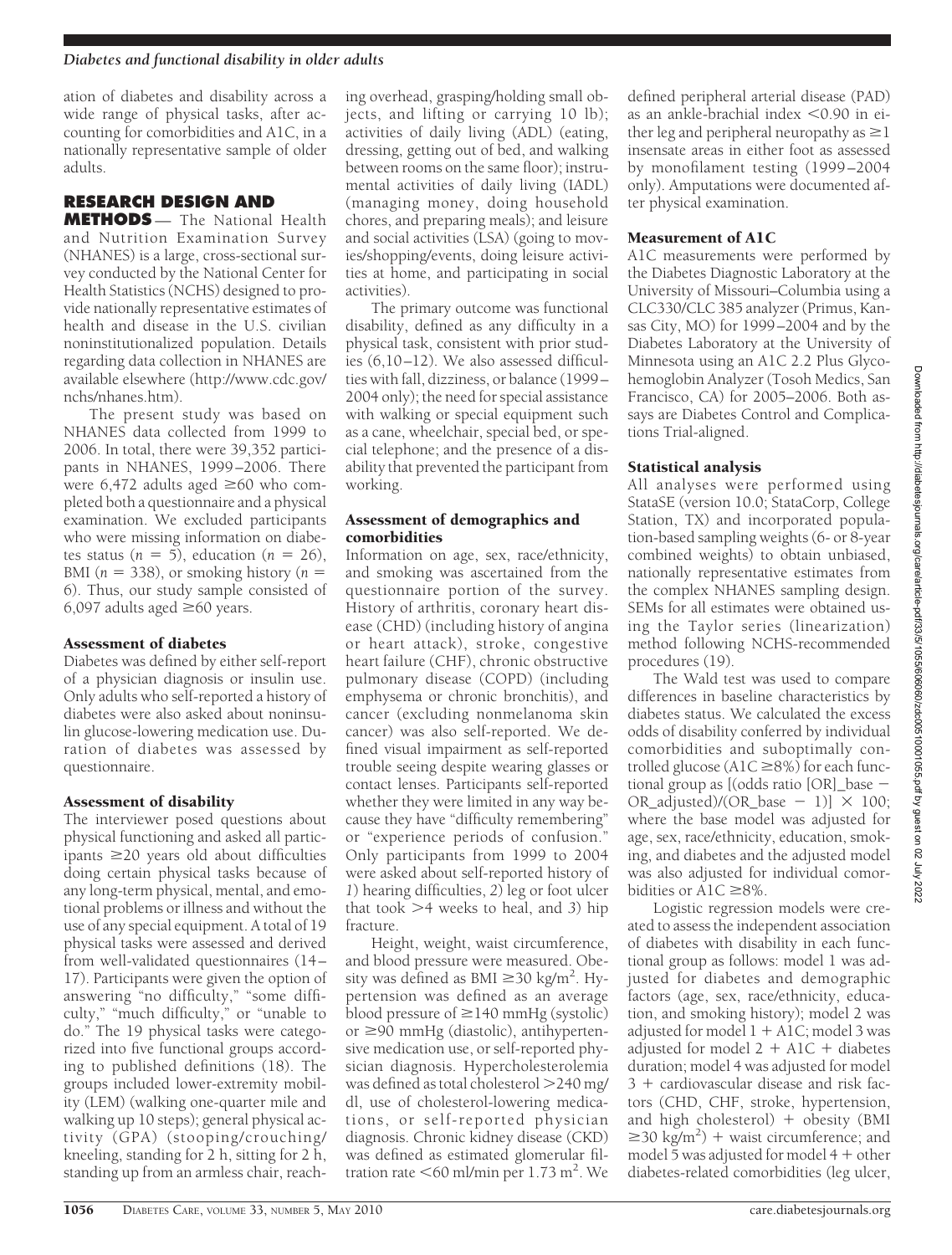#### *Kalyani and Associates*

CKD, visual or hearing impairment, memory problems, hip fracture, arthritis, COPD, and cancer). Because information on important comorbidities (hearing impairment, leg ulcer, and hip fracture) was not assessed in all years, we conducted regression analyses limited to data from the 1999–2004 survey. We excluded PAD and peripheral neuropathy from this analysis because these were not ascertained for all participants. We performed an *F*-adjusted mean residual test to assess goodness of fit.

We performed additional analyses to explore correlation between continuous covariates and potential effect modification of the association between diabetes and disability by sex, race/ethnicity, or age-group (60–69 years, 70–79 years,  $\geq$ 80 years). We also investigated whether the prevalence of disability differed by survey year. Sensitivity analyses were performed to examine whether the association between diabetes and disability was similar when disability was defined as inability in a physical task. Among older adults with diabetes, we further explored whether glycemic control (A1C  $\geq$ 8% vs.  $\leq$ 8%), duration of diabetes ( $\leq$ 5, 5–10, or  $\geq$ 10 years), or insulin use was independently associated with disability in logistic regression models.

**RESULTS** — The prevalence of selfreported diabetes in U.S. adults aged  $\geq 60$ years was 16.2% (95% CI 15.2–17.2%), with no significant secular trends across survey periods. Diabetes was significantly more common in non-Hispanic blacks and Mexican Americans, individuals with higher BMI or waist circumference and lower attained education level, and nonsmokers (Table 1). The mean A1C of older adults with diabetes was 7.1%. Most took oral medications alone, although 26.2% took insulin, including 10.8% taking combined therapy. The mean diabetes duration was 13.8 years.

Older adults with diabetes had a greater burden of comorbidities than adults without diabetes. This included a significantly higher prevalence of CHD, CHF, stroke, hypertension, hypercholesterolemia, neuropathy, PAD, leg ulcers or amputations, visual or hearing impairment, memory problems, obesity, and arthritis. CKD prevalence was slightly higher in the diabetic group but was not statistically significant compared with that for the nondiabetic group.

Older adults with diabetes were more likely to report difficulty performing tasks

**Table 1—***Nationally representative demographic and clinical characteristics of older U.S. adults with and without diabetes, NHANES, 1999 –2006*

|                                                                                                                                          | History of diagnosed<br>diabetes | No history of<br>diagnosed diabetes | P value |
|------------------------------------------------------------------------------------------------------------------------------------------|----------------------------------|-------------------------------------|---------|
| n                                                                                                                                        | 1,166                            | 4,931                               |         |
| Demographics                                                                                                                             |                                  |                                     |         |
| Age-group                                                                                                                                |                                  |                                     | < 0.001 |
| 60-69 years                                                                                                                              | $50.6 \pm 0.2$                   | $48.0 \pm 0.1$                      |         |
| 70-79 years                                                                                                                              | $36.0 \pm 0.2$                   | $34.2 \pm 0.1$                      |         |
| $\geq$ 80 years                                                                                                                          | $13.4 \pm 0.1$                   | $17.8 \pm 0.1$                      |         |
| Mean age (years)                                                                                                                         | $70.4 \pm 0.3$                   | $70.9 \pm 0.2$                      | 0.05    |
| Male sex                                                                                                                                 | $54.9 \pm 1.8$                   | $56.3 \pm 0.7$                      | 0.48    |
| Race/ethnicity†                                                                                                                          |                                  |                                     | < 0.001 |
| White                                                                                                                                    | $72.0 \pm 2.2$                   | $84.0 \pm 1.3$                      |         |
| Black                                                                                                                                    | $13.3 \pm 1.4$                   | $7.2 \pm 0.8$                       |         |
| Mexican American                                                                                                                         | $5.6 \pm 1.0$                    | $2.8 \pm 0.5$                       |         |
| Education level ( <high school)<="" td=""><td><math>36.9 \pm 1.9</math></td><td><math>27.0 \pm 1.3</math></td><td>&lt; 0.001</td></high> | $36.9 \pm 1.9$                   | $27.0 \pm 1.3$                      | < 0.001 |
| Current smoker                                                                                                                           | $10.2 \pm 0.1$                   | $12.7 \pm 0.6$                      | 0.04    |
| Metabolic status                                                                                                                         |                                  |                                     |         |
| Mean BMI $(kg/m2)$                                                                                                                       | $30.8 \pm 0.2$                   | $27.8 \pm 0.1$                      | < 0.001 |
| Mean waist circumference (cm)                                                                                                            | $107.5 \pm 0.6$                  | $98.9 \pm 0.2$                      | < 0.001 |
| Mean A1C (%)                                                                                                                             | $7.1 \pm 0.06$                   | $5.6 \pm 0.02$                      | < 0.001 |
| Diabetes medication use                                                                                                                  |                                  |                                     |         |
| Oral agents only                                                                                                                         | $58.6 \pm 2.1$                   |                                     |         |
| Insulin only                                                                                                                             | $15.4 \pm 1.6$                   |                                     |         |
| Oral agents and insulin                                                                                                                  | $10.8 \pm 1.3$                   |                                     |         |
| Mean diabetes duration (years)                                                                                                           | $13.8 \pm 0.5$                   |                                     |         |
| Comorbidities                                                                                                                            |                                  |                                     |         |
| Coronary heart disease                                                                                                                   | $29.9 \pm 1.9$                   | $16.6 \pm 0.7$                      | < 0.001 |
| Stroke                                                                                                                                   | $14.0 \pm 1.3$                   | $5.9 \pm 0.4$                       | < 0.001 |
| Congestive heart failure                                                                                                                 | $15.6 \pm 1.3$                   | $5.5 \pm 0.4$                       | < 0.001 |
| Hypertension                                                                                                                             | $71.9 \pm 1.9$                   | $51.0 \pm 0.9$                      | < 0.001 |
| Hypercholesterolemia                                                                                                                     | $59.6 \pm 2.1$                   | $54.4 \pm 0.8$                      | 0.03    |
| Neuropathy#                                                                                                                              | $33.9 \pm 1.8$                   | $19.4 \pm 0.7$                      | < 0.001 |
| Visual impairment                                                                                                                        | $34.2 \pm 1.7$                   | $21.4 \pm 0.8$                      | < 0.001 |
| Chronic kidney disease                                                                                                                   | $40.0 \pm 2.3$                   | $36.6 \pm 0.7$                      | 0.17    |
| Hearing impairment#                                                                                                                      | $50.5 \pm 2.1$                   | $43.6 \pm 1.2$                      | 0.01    |
| Memory problems                                                                                                                          | $17.8 \pm 1.6$                   | $11.1 \pm 0.6$                      | < 0.001 |
| PAD <sup>‡</sup>                                                                                                                         | $21.1 \pm 3.2$                   | $12.1 \pm 0.8$                      | 0.01    |
| Leg ulcer or amputation#                                                                                                                 | $9.4 \pm 1.1$                    | $3.0 \pm 0.3$                       | < 0.001 |
| Obesity (BMI $\geq$ 30 kg/m <sup>2</sup> )                                                                                               | $48.6 \pm 1.9$                   | $29.0 \pm 0.8$                      | < 0.001 |
| Arthritis                                                                                                                                | $56.8 \pm 1.9$                   | $49.6 \pm 0.8$                      | 0.001   |
| Hip fracture‡                                                                                                                            | $2.1 \pm 0.6$                    | $2.5 \pm 0.3$                       | 0.54    |
| COPD                                                                                                                                     | $13.2 \pm 1.5$                   | $11.7 \pm 0.7$                      | 0.30    |
| Cancer                                                                                                                                   | $14.9 \pm 1.5$                   | $15.4 \pm 0.6$                      | 0.77    |

Data are  $% \pm$  SEM unless otherwise indicated. †Other ethnicity not shown. ‡1999–2004 only.

in each functional group compared with older adults without diabetes; we did not find significant secular trends or evidence for effect modification by sex, race/ ethnicity, or age-group. Thus, overall results are presented (supplementary Fig. 1, available in an online appendix at http:// care.diabetesjournals.org/cgi/content/full/ dc09-1597/DC1). Among older adults with diabetes, the greatest difficulty was in GPA (prevalence 73.6% [95% CI 70.2– 76.9]), followed by LEM (52.2% [48.5–

55.9]), IADL (43.6% [40.1–47.2]), ADL (37.2% [33.1–41.3]), and LSA groups (33.8% [30.8–36.9]). Diabetes was significantly associated with having difficulty in at least one functional group after adjustment for demographic factors (adjusted OR 1.94 [1.57–2.40]; prevalence 76.9% [73.4–80.3]).

When taken together, comorbidities and suboptimally controlled glucose  $(A1C \ge 8\%)$  were associated with 59% (ADL), 72% (IADL), 79% (GPA), and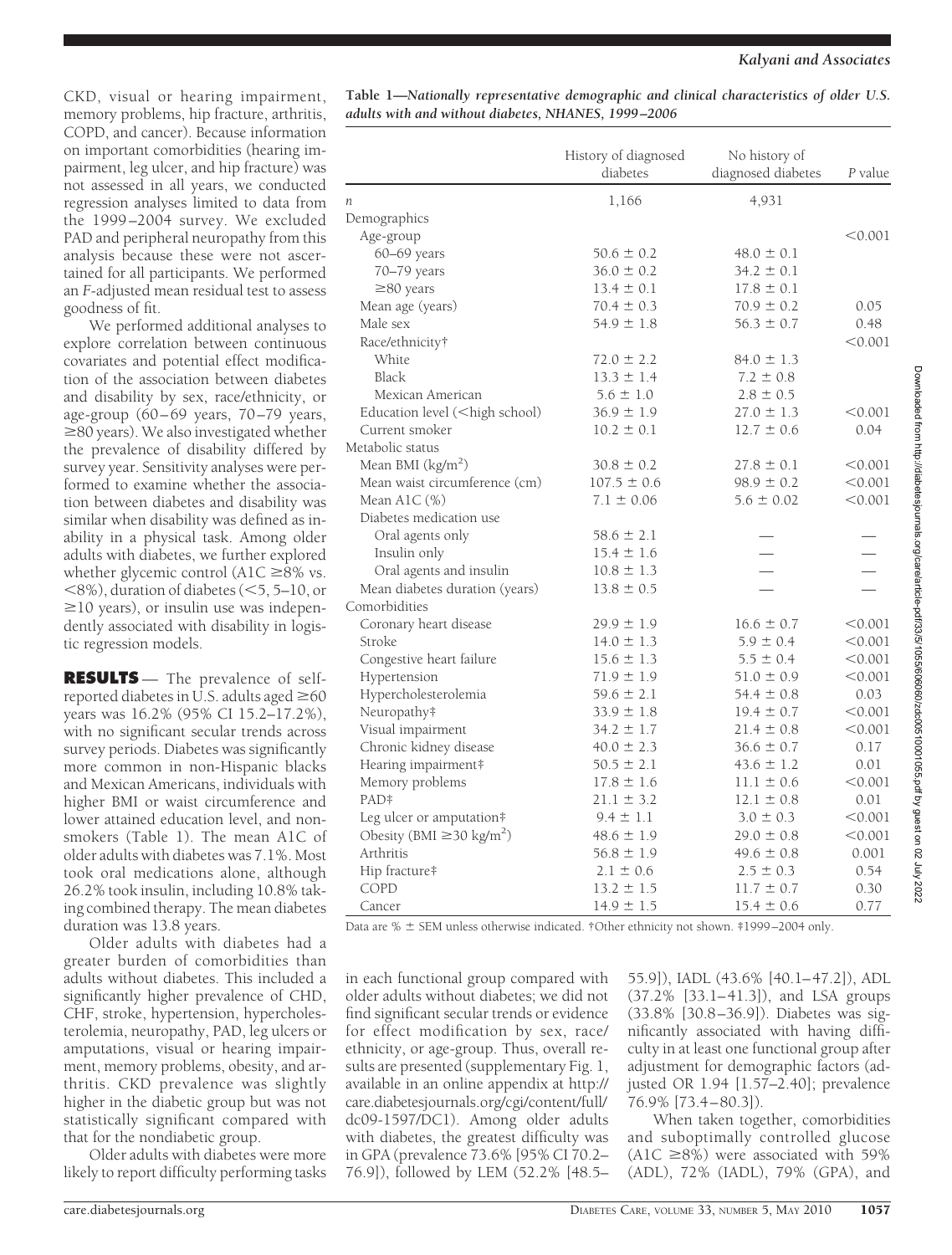| Table 2—Nationally representative ORs for the association of diabetes and disability among older U.S. adults after adjustment for A1C, |  |  |  |
|----------------------------------------------------------------------------------------------------------------------------------------|--|--|--|
| diabetes duration, and diabetes-related comorbidities, NHANES, 1999–2004                                                               |  |  |  |

|             | Model 1:<br>demographics | Model 2: A1C        | Model 3:<br>diabetes duration | Model 4:<br>cardiovascular<br>disease/obesity | Model 5: other<br>comorbidities |
|-------------|--------------------------|---------------------|-------------------------------|-----------------------------------------------|---------------------------------|
| LEM         | $2.06(1.65 - 2.55)$      | $1.91(1.49 - 2.45)$ | $1.51(1.09-2.10)$             | $1.23(0.75 - 1.39)$                           | $0.90(0.62 - 1.29)$             |
| <b>GPA</b>  | $1.97(1.52 - 2.54)$      | $1.78(1.36 - 2.33)$ | $1.80(1.26 - 2.55)$           | $1.37(0.92 - 2.03)$                           | $1.20(0.81 - 1.77)$             |
| ADL         | $2.53(1.98 - 3.24)$      | $2.37(1.75-3.21)$   | $2.07(1.41-3.04)$             | $1.49(1.00 - 2.24)$                           | $1.33(0.84 - 2.09)$             |
| <b>IADL</b> | $2.10(1.68 - 2.61)$      | $2.23(1.77-2.83)$   | $1.72(1.27 - 2.34)$           | $1.19(0.87 - 1.64)$                           | $1.08(0.76 - 1.54)$             |
| LAS         | $2.38(1.94 - 2.91)$      | $2.25(1.83 - 2.76)$ | $1.85(1.42 - 2.42)$           | $1.16(0.89 - 1.51)$                           | $1.11(0.79 - 1.56)$             |

Data are ORs (95% CI) for disability, defined as having at least one task in the specified functional group described as "some difficulty," "much difficulty," or "unable." Model 1 was adjusted for diabetes and demographics (age, sex, race/ethnicity, education, and smoking history); model 2 was adjusted for model 1 + A1C; model 3 was adjusted for model  $2 + A1C +$  diabetes duration; model 4 was adjusted for model  $3 +$  cardiovascular disease and risk factors (CHD, CHF, stroke, hypertension, and high cholesterol) + obesity (BMI  $\geq$ 30 kg/m<sup>2</sup>) + waist circumference; and model 5 was adjusted for model 4 + other comorbidities (leg ulcer, CKD, visual impairment, hearing impairment, memory problems, hip fracture, arthritis, COPD, and cancer).

85% (LEM and LSA) of the excess odds of disability observed in older adults with diabetes. Cardiovascular disease (including CHD, CHF, and stroke) and obesity together were associated with 37% (ADL), 40% (IADL), 53% (GPA and LEM), and 46% (LSA) of the excess odds of disability linked with diabetes across functional groups. Suboptimally controlled glucose alone was associated with 0% (IADL), 5% (LEM and ADL), 9% (LSA), and 10% (GPA) of the excess odds of disability.

In logistic regression models, diabetes was associated with significantly higher odds of disability across all functional groups after adjustment for demographic factors (adjusted ORs ranged from 1.97 to 2.53, all  $P < 0.05$ ) (Table 2, model 1). Adjustment for A1C and diabetes duration moderately attenuated these associations, but they remained statistically significant across all groups (Table 2, models 2 and 3). However, further adjustment for cardiovascular disease and obesity largely attenuated the ORs (Table 2, model 4), resulting in nonsignificant associations between diabetes and disability in all functional groups. An overall *F*adjusted test statistic of  $0.70$  ( $P = 0.71$ ) represented good model fit.

ORs for the association of other covariates including demographics, A1C, diabetes duration, and comorbidities with disability in fully adjusted models (as described in Table 2, model 5) across functional groups are provided in supplementary Table 1 (available in an online appendix). Among older adults, the ORs for diabetes are weaker than those for comorbidities such as hip fracture, arthritis, and memory problems, which all have adjusted ORs 2. However, because the ORs for these conditions (in particular

memory problems) were self-reported, they may not be as reliable. In addition, visual impairment, hearing difficulties, and COPD were associated with significantly greater disability across all groups (adjusted ORs ranged between 1.46 and 2.44; all  $P < 0.05$ ). In contrast, the ORs for CHD and stroke were weaker and nonsignificant ( $P > 0.05$ ) for most but not all groups.

In sensitivity analyses, when disability was defined as inability to perform a task, we found that diabetes remained significantly associated with disability across functional groups as follows: LEM (demographics adjusted OR 2.91 [95% CI 2.39–3.54]), GPA (2.64 [2.14–3.27]), ADL (3.93 [2.39–6.47]), IADL (2.58 [1.87–3.56]), and LSA (3.67 [2.54– 5.31]). Diabetes was also associated with an increased odds of having a history of falls, dizziness, or balance problems (adjusted OR 1.75 [95% CI 1.40–2.19]; prevalence 40.3% [35.6–44.9]), needing special assistance or an assistive device (adjusted OR 2.60 [2.02–3.35]; prevalence 22.7% [18.9–26.5]), or having a disability that prevented the participant from working (adjusted OR 2.12 [1.80– 2.51]; prevalence 27.1% [23.7–30.5]) after adjustment for demographic factors. Among older adults with diabetes, we found that neither glycemic control, insulin use, nor duration of diabetes was significantly associated with disability in any functional group after adjustment for demographics and comorbidities (all *P* 0.05).

**CONCLUSIONS** — Our results suggest that older community-dwelling U.S. adults with diagnosed diabetes are more likely to have difficulties in each of the five physical functioning groups and a significantly higher prevalence of comorbidities compared with adults without diabetes. Adjustment for A1C, diabetes duration, and comorbidities fully attenuated the association of diabetes and disability in all functional groups. Together, A1C and comorbidities accounted for up to 85% of the excess odds of disability, largely due to cardiovascular disease and obesity, whereas poor glycemic control  $(A1C \ge 8\%)$  alone only accounted for up to 10% of the excess odds of disability associated with diabetes across all groups.

Our findings support previous studies that also reported a two to three times greater odds of difficulty in performing mobility, upper-extremity, ADL, and IADL tasks among older adults with diabetes compared with adults without diabetes  $(6-\overline{12})$ . The prevalence of disability we report is consistent with findings in other nationally representative samples of adults of similar age (6). We also found a high degree of difficulty in performing leisure and social activity tasks, which has not been examined in previous studies. However, we found that our results were similar when we defined disability as inability in a physical task, a more specific measure.

In addition, past studies did not explore the relative associations of multiple comorbidities and poor glycemic control to the relationship between diabetes and disability nor examine whether these associations varied by type of task, which were both important aims of our study. Comorbidities contribute greatly to the health-related quality of life in adults with diabetes, although social and environmental factors are probably also important. Glycemic control is an important goal of diabetes management although higher A1C targets (e.g., A1C <8%) may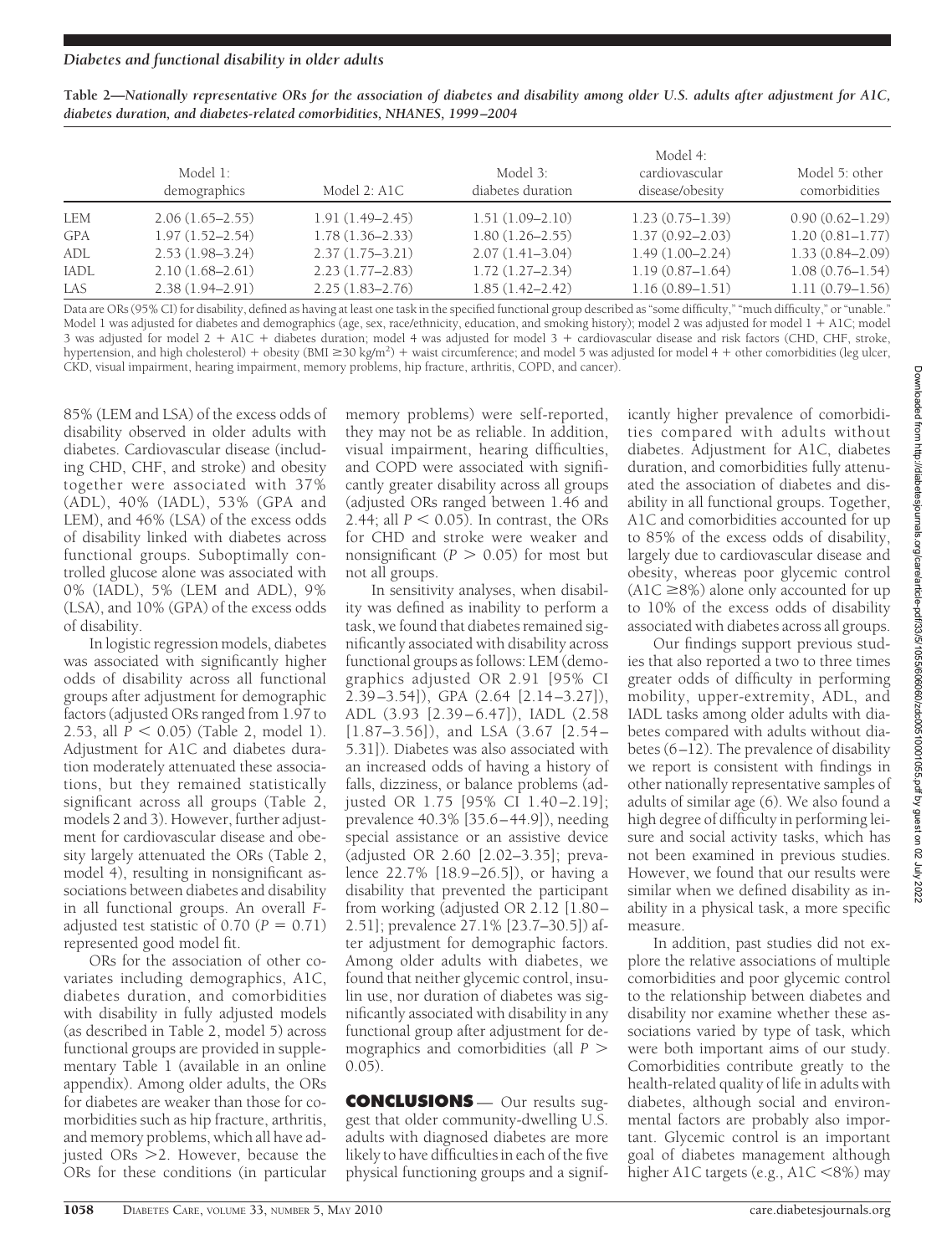be reasonable in an older population (20). Our data suggest that, in contrast with poor glycemic control (A1C  $\geq$ 8%), comorbidities are more greatly associated with excess disability in diabetes across all functional groups. In contrast, De Rekeneire et al. (8) and Bossoni et al. (13) reported that poor glycemic control was significantly associated with the excess subclinical LEM limitations and IADL disability observed in diabetes. Diabetes duration was also associated with disability in our study, similar to previous reports (6). We found that the greater difficulties in LEM, GPA, ADL, and IADL groups observed in older adults with diabetes compared with those without diabetes are largely associated with comorbidities and corroborate prior findings that diabetesassociated cardiovascular disease and obesity are linked with much of the excess disability observed in these tasks (6,7,11). Interestingly, the higher prevalence of disability we report in leisure and social activities among older adults with diabetes was also largely associated with prevalent comorbidities.

Diabetes may be associated with functional disability through mechanisms linked to decreased cardiopulmonary reserve, restricted physical movement, inflammatory/sarcopenic processes, extremes of blood glucose, or inflexible treatment regimens. We confirm that older adults with diabetes have a high burden of cardiovascular disease and obesity; both these conditions are associated with limited cardiopulmonary reserve and exercise tolerance. Further, other prevalent comorbidities in adults with diabetes such as visual impairment or stroke may restrict physical movement and participation in routine activities. Decreased muscle strength, lower muscle quality, and accelerated loss of muscle mass, especially in the lower extremities, have all been documented in individuals with diabetes (21).

Through these mechanisms, older adults with diabetes may be more likely to develop frailty (22), a clinical condition in which an older individual is coping just above the disability threshold but is liable to become disabled in response to a physiological or psychological stressor. Hyperglycemia may activate inflammatory pathways that subsequently cause muscle catabolism and disability as part of the frailty process (21,22). On the other hand, physical and cognitive impairment may lead to difficulties in diabetes selfmanagement and subsequent hyperglyce-

mia; thus, the relationship between hyperglycemia and disability is potentially bidirectional. Because of the limitations of the study design, we were unable to address the directionality of the observed associations. A1C may also reflect health care access, patient selfmanagement, and physician prescribing practices. Support for an association between hyperglycemia and disability comes from previous studies reporting a significant correlation between higher A1C levels and disability (8,13). However, our findings suggest that among older adults with diagnosed diabetes, poor glycemic control is not greatly associated with the excess disability observed. Interestingly, even among a population of older adults with diabetes and relatively well-controlled glucose levels such as ours, there exists a significantly increased risk of falling, balance, and dizziness difficulties compared with older adults without diabetes. Further, restrictive treatment regimens, especially for patients taking insulin, may be associated with greater difficulty participating in leisure activities.

A strength of our study is the evaluation of disability in diabetes across different functional groups. Fried et al. (23) previously provided a strong rationale for categorizing physical tasks into functional groups, and self-reported physical functioning has been demonstrated to be a reliable measure (24). Our study was based on difficulty in 19 individual tasks, including leisure and social activities, which has not been ascertained in most previous studies. This comprehensive assessment allowed us to explore the association of diabetes-related comorbidities and A1C with disability in each functional group. Other strengths of our study include the rigorous data collection procedures in NHANES and the ability to generate nationally representative estimates, which allows for comparison with other studies that used national samples (6).

Limitations of our study include the cross-sectional design, which does not permit us to draw conclusions regarding the temporality of the observed associations and renders our study vulnerable to survival bias. Individuals with diabetes are more likely to die at younger ages compared with their counterparts without diabetes and may be systematically missing from this study of older adults (survival bias). Also, NHANES does not include institutionalized individuals who probably have a more severe and higher

prevalence of disability than the general population. As a result, the prevalence of disability may be underestimated in our study.

Although highly specific for most outcomes, self-reported information for cardiovascular disease and other comorbidities is a limitation and probably underestimates the true prevalence of these conditions. This is of particular concern for our measure of cognitive function; the critical relationship between cognitive impairment and disability cannot be fully accounted for in this study and is a crucial area in which additional work is needed. Subclinical or undiagnosed cases of disease are also not captured by these self-reported measures. In particular, subclinical cardiovascular disease is probably prevalent among older adults with diabetes but may be missed by selfreported measures. Because this study focused on diagnosed diabetes, individuals with undiagnosed disease are included in the nondiabetic group. Those with undiagnosed diabetes probably have disability intermediate between that of individuals with diagnosed diabetes and without true diabetes; consequently, the prevalence of disability in both groups (diabetes or no diabetes) may be overestimated in our study. Analyses using different definitions of diabetes may result in different findings. Furthermore, diabetes in the older adult population is heterogeneous and includes individuals with both middle-age and elderly-onset diabetes; the latter group has been shown to have a lower burden of complications, especially microvascular disease (25) and has less disability in our study (data not shown).

In summary, there is growing recognition that the presence of functional disability significantly influences the clinical care of older adults with diabetes. Our data demonstrate that older adults with diabetes have a high prevalence of disabilities, across a range of physical tasks, with variable associations attributable to diabetes-related comorbidities and A1C. Our results suggest that cardiovascular disease and obesity, in particular, are associated with a greater burden of disability in this population, whereas the association of hyperglycemia with disability needs further investigation. Future studies to examine the prospective association of diabetes and disability should provide greater insight into the direction of this relationship; in particular, how diabetes leads to disability and how disabil